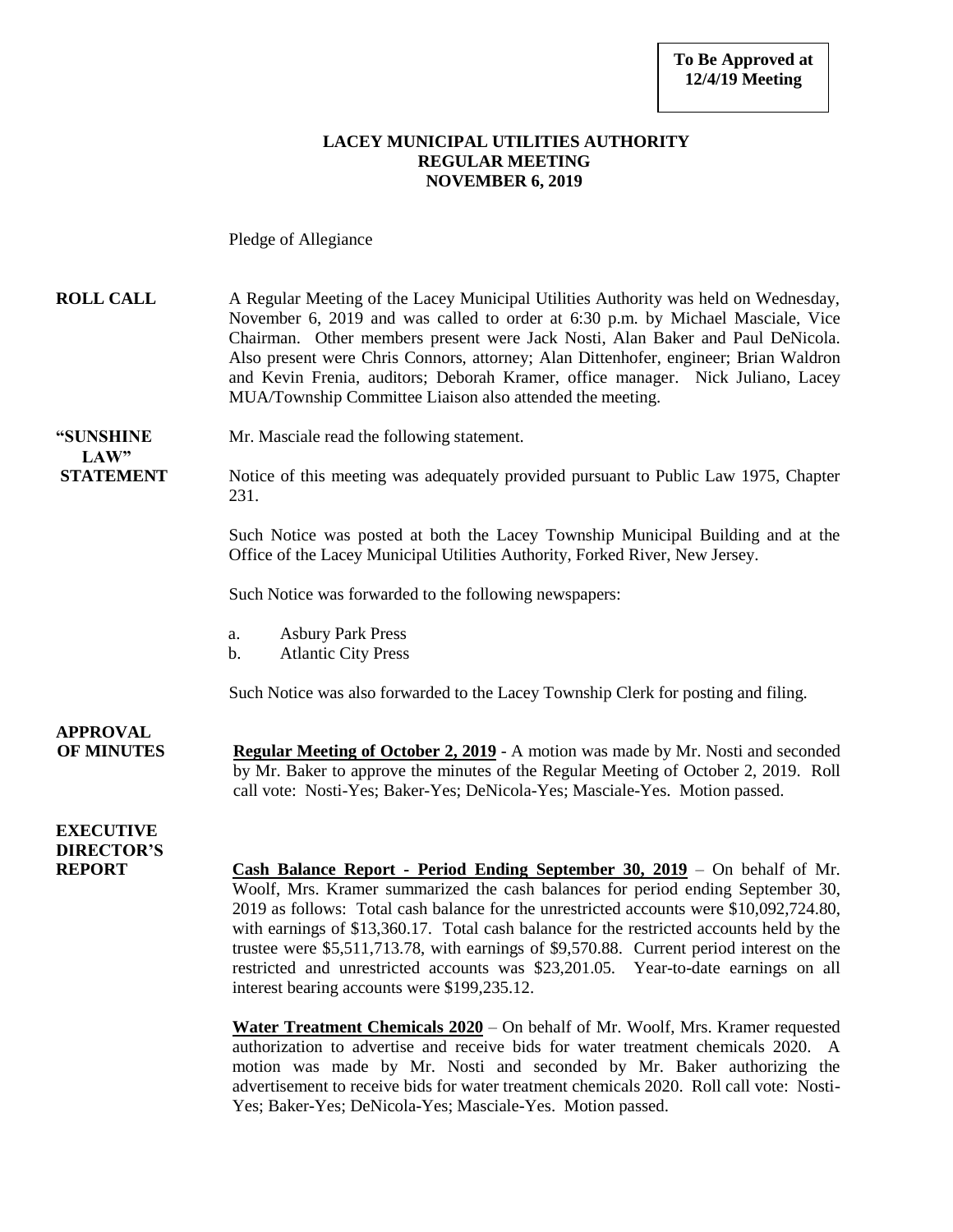**Water Meters and MXUs 2020** – On behalf of Mr. Woolf, Mrs. Kramer requested authorization to advertise and receive bids for water meters and MXUs 2020. A motion was made by Mr. Nosti and seconded by Mr. DeNicola authorizing the advertisement to receive bids for water meters and MXUs. Roll call vote: Nosti-Yes; DeNicola-Yes; Baker-Yes; Masciale-Yes. Motion passed.

**Amend 2019 Sewer Budget** – Mr. Masciale explained the amendment is due to OCUA increase of \$157,000.00, which was due to high rain fall for the most part. A motion was made by Mr. Nosti and seconded by Mr. DeNicola authorizing the amendment of the 2019 sewer budget. Roll call vote: Nosti-Yes; DeNicola-Yes; Baker-Yes; Masciale-Yes. Motion passed.

# **BUSINESS**

**REPORT** The business report was submitted for review.

### **ENGINEER'S**

**REPORT New Administration Building** – Mr. Dittenhofer stated construction of the administration building is complete. A CO was issued by the Township, however, punch list items still remain with the contractor for final Ocean County Soils approval.

> **Sanitary Sewer Clean and Televise** – Mr. Dittenhofer stated a Notice to Proceed was issued on September  $12<sup>th</sup>$ . Work began on October  $21<sup>st</sup>$ .

> Mr. Dittenhofer distributed a map outlining the locations where sewer cleaning and televising were done. He explained there was an issue while televising the 18" DIP gravity sewer main at the Nautilus Boulevard to Oak Street location. It was discovered the sewer main has tuberculosis in the pipeline, which is restricting the flow and is operating like a 6-8" diameter pipe. Additionally, an inspection of the sewer manholes reveal they are in poor condition. These issues need to be addressed as soon as possible. To correct these issues, Mr. Dittenhofer stated there is a contractor on-site now descaling the 18" pipe from Nautilus Blvd. to Oak Street, and he will ultimately line it in addition to putting a line in Oak Street to improve the integrity of that pipe line.

> Mr. Dittenhofer stated his office prepared costs estimates to do additional work. This work can be done as an emergency declaration, negotiated bid, or at the normal bid process. He stated he is concerned with the timing should the Authority go with the normal bid process since it would take at least 60-90 days before a notice to proceed is issued. He looked at the issue from a couple of standpoints. Since there is already a contractor that is mobilized at the site, he can perform the work that is needed. His price per liner foot to line both the concrete pipe portion and ductal iron portion is approximately \$75.00/foot, which is an average price. The descaling would be \$4,000/day, with a cost estimation of between \$200 and \$400 thousand dollars. The cost for lining the concrete pipe at Oak Street is approximately \$36,000.00. With the descaling the ductal iron pip from Nautilus Blvd. to Oak St. the lining of that pips is \$75.00/foot for \$303,000.00, in addition to addressing the manholes.

> Mr. DeNicola asked would customers on the North side of Route 9 not have sewer service should the pipes fail. Mr. Dittenhofer it would be serviced with a bypass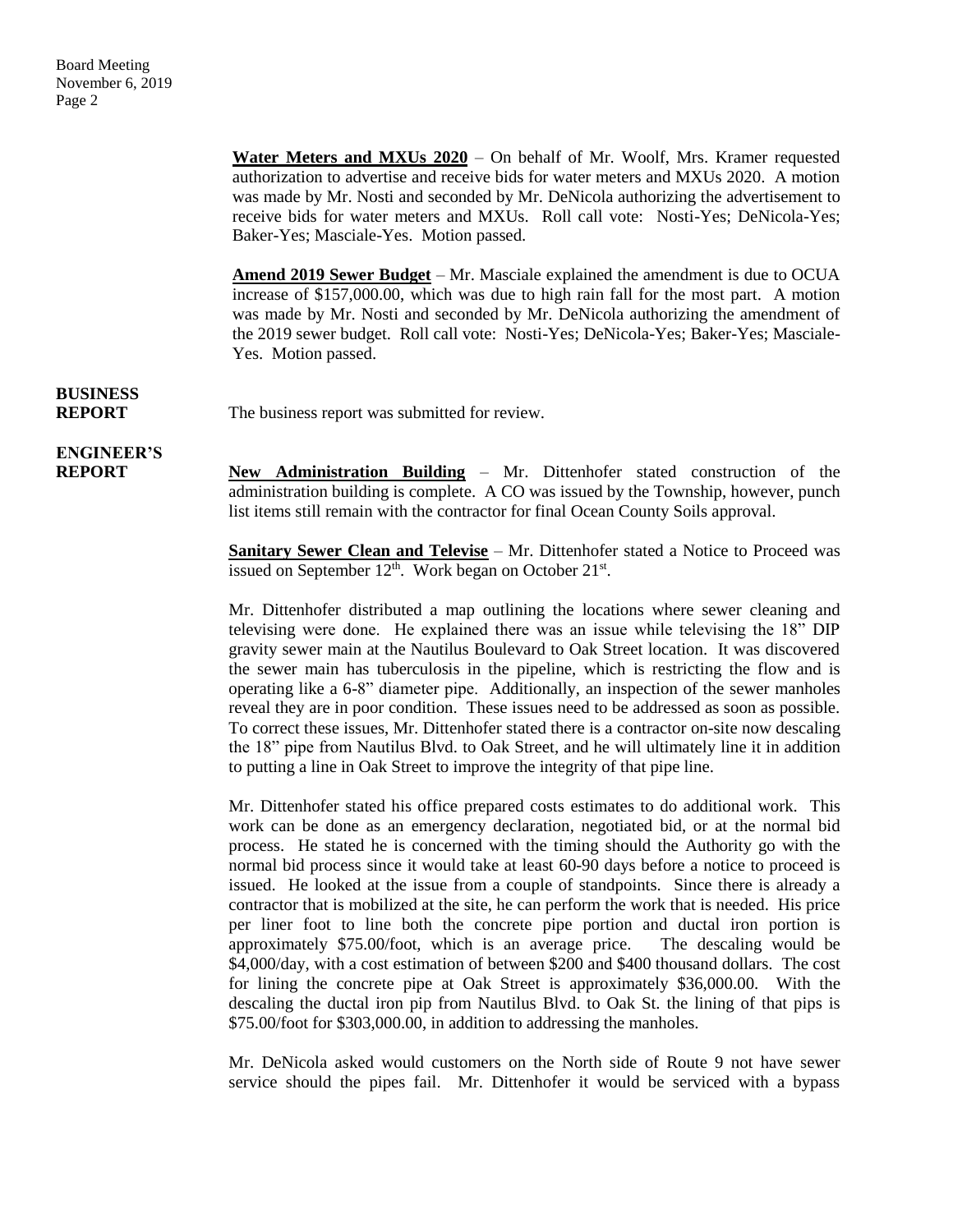pumping station, however, it would take a lot of logistics to make that happen at extra cost.

Mr. Masciale stated it is his understanding that an emergency declaration would depend upon if the issue affects health, property and safety. If it does not then you have to go through the normal bidding process. Mr. Nosti stated what concerns him about the emergency declaration is there is no telling what it will cost the Authority, and the normal bidding process could take up to 60-90 days and the weather could impact getting the job done. This issue needs to be addressed as soon as possible.

Mr. Nosti stated another option would be a negotiated bid. This will give the Authority a negotiated price for the project and the contractor can start immediately. Since there is presently a contractor on site, and was the lowest bidder for the cleaning and televising sewer project, he recommends negotiating a bid with that contractor as opposed to waiting 60-90 days for the bid process.

Mr. Dittenhofer stated if the Authority should go with a negotiated bid, in accordance with Public Contracts Law, "*any contract the amount of which exceeds the bid threshold, may be negotiated and awarded by the governing body without public advertising for*  bids and bidding therefore and shall be awarded by Resolution of the governing body if *the subject matter thereof consists of the provision of a wastewater treatment system as*  defined in subsections of Public Contract Law as structures used for the collection of *wastewater"*. Mr. Nosti stated a special meeting can be held to discuss further.

Mr. Masciale asked how a negotiated bids differ from the regular bidding process – what are the benefits of a negotiated bid. Mr. Dittenhofer stated a meeting would be held with the attorney, engineer and contractor and a contract would be put together. Mr. Masciale asked would it be a form of an emergency. Mr. Dittenhofer stated it is not declared an emergency. Under local public contracts for water and sewer projects there is an exception that you can go out to a negotiated bid. Mr. Connors stated it reflects the emergent need to have work done because the nature of the work being sewer and water.

Mr. DeNicola asked if Mr. Dittenhofer recommends this project be done right away. Mr. Dittenhofer stated as soon as it can. He is concerned about the time of year where sewer flows are at the lowest. If it is pushed too far ahead then you are getting into spring where the flow increases.

Mr. Connors stated Mr. Dasti received an email in regard to the project and his opinion is he does not agree that the contract should be a negotiated bid, adding it should only take an additional month to prepare the specifications for the normal bid protocol. It is his opinion in reviewing the information this should be done through competitive bidding as opposed to negotiated bid or otherwise.

Mr. Nosti stated it would be beneficial to the Authority, in terms of cost, by doing the job this time of year than a month or two from now, due to it being colder and productivity is down. Mr. Connors stated there is an argument to be created that if it were just a situation where it is a seasonal convenience and additional cost, those are not the parameters in determining whether an emergency exists.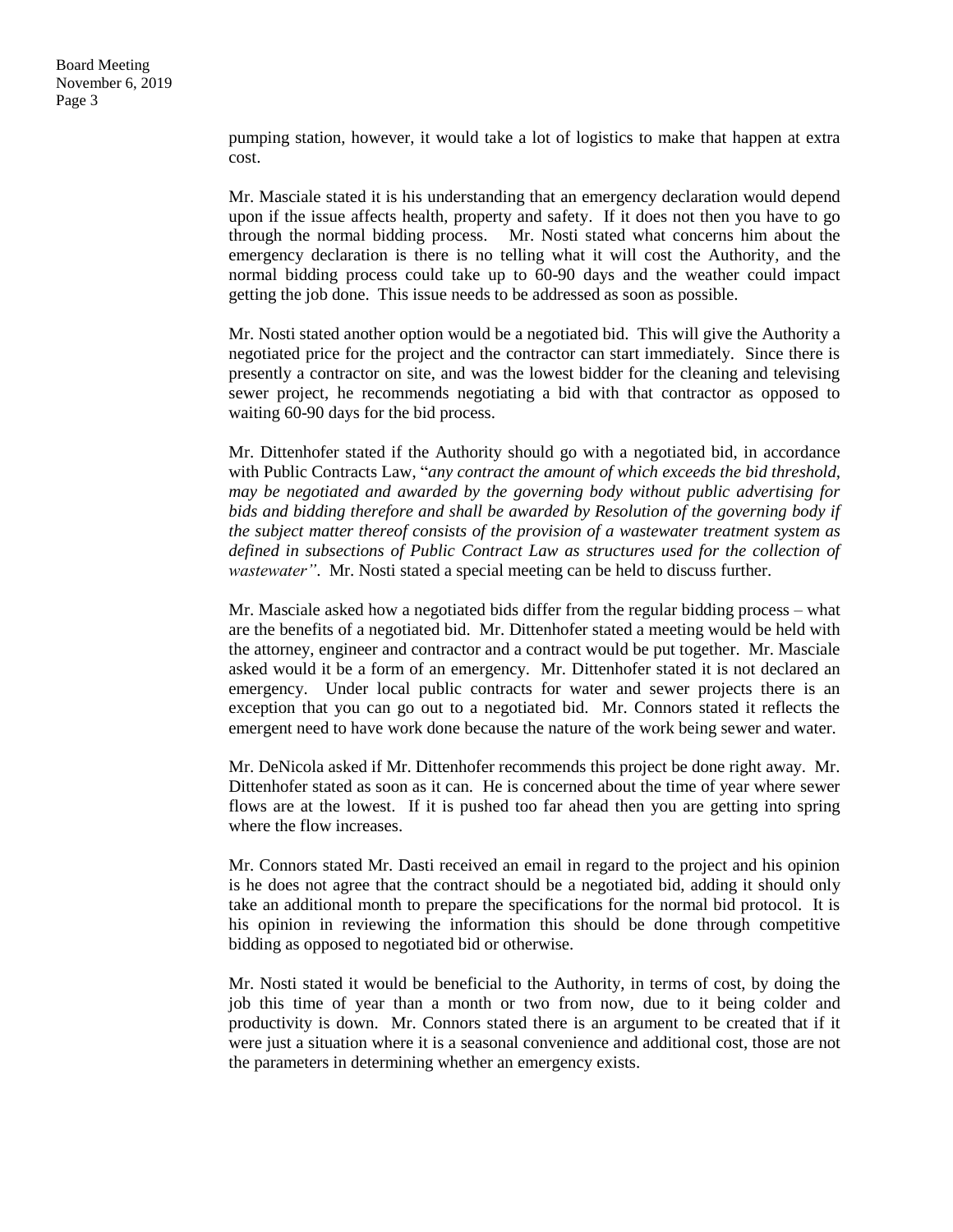Mr. Masciale asked if this decision could wait until the next meeting, or hold a special meeting. Mr. Nosti recommends having a special meeting. If you wait another 30 days that takes away the wisdom of going with a negotiated bid. The idea of going with a negotiated bid is to try to start the project as soon as possible. Mr. Masciale asked Mr. Connors his opinion. Mr. Connors stated he does not think it meets the parameters of an emergency. A negotiated aspect reflects that there are emergent conditions from time to time and the legislature has carved out the ability to negotiate.

Mr. Nosti recommends going with the negotiated bid. Mr. DeNicola noted the Authority's engineer says the problem should be taken care of as soon as possible. Mr. Masciale stated he would like to see the negotiated bid contract and discuss it with Mr. Knoeller and Mr. Woolf. Mr. Nosti noted the negotiated bid does not have to be accepted.

A motion was made by Mr. DeNicola and seconded by Mr. Nosti to call for a negotiated bid and special meeting to discuss this issue further. DeNicola-Yes; Nosti-Yes; Baker-Yes; Masciale-Yes. Motion passed.

### **ATTORNEY'S**

**REPORT Exelon/Holtec Corp.** – Mr. Connors stated his office spoke with a representative of Holtec. The representative has indicated that at this point any reimbursement agreement is on hold. Mr. Connors pointed out they need water for the new building which is a requirement for the decommissioning of the Oyster Creek Nuclear Plant. His office will continue to contact Holtec in this regard. Mr. Dittenhofer pointed out Holtec's preliminary approval is conditioned upon them applying for tentative and final approvals. In order for them to secure building permits for the security building they need to apply for Authority approvals.

## **AUDITOR'S**

**REPORT Accountant's Status Report – Month Ended September 30, 2019** – Mr. Waldron reported water and sewer revenues had a favorable variance for the month and year to date. Sewer and water expenses had a favorable variance for the month and year to date. Sewer and water user charges had a favorable variance for the month.

> **Resolution 2019-44 – Approve 2020 Sewer and Water Budget** – A motion was made by Mr. Nosti and seconded by Mr. DeNicola to adopt Resolution 2019-44, approving the 2020 sewer and water budget. Roll call vote: Nosti-Yes; DeNicola-Yes; Baker-Yes; Masciale-Yes. Motion passed.

> **Resolution 2019-44a – Submitting 2020 Sewer and Water Budget** – A motion was made by Mr. Nosti and seconded by Mr. DeNicola to adopt Resolution 2019-44a, submitting the 2020 sewer and water budget. Roll call vote: Nosti-Yes; DeNicola-Yes; Baker-Yes; Masciale-Yes. Motion passed.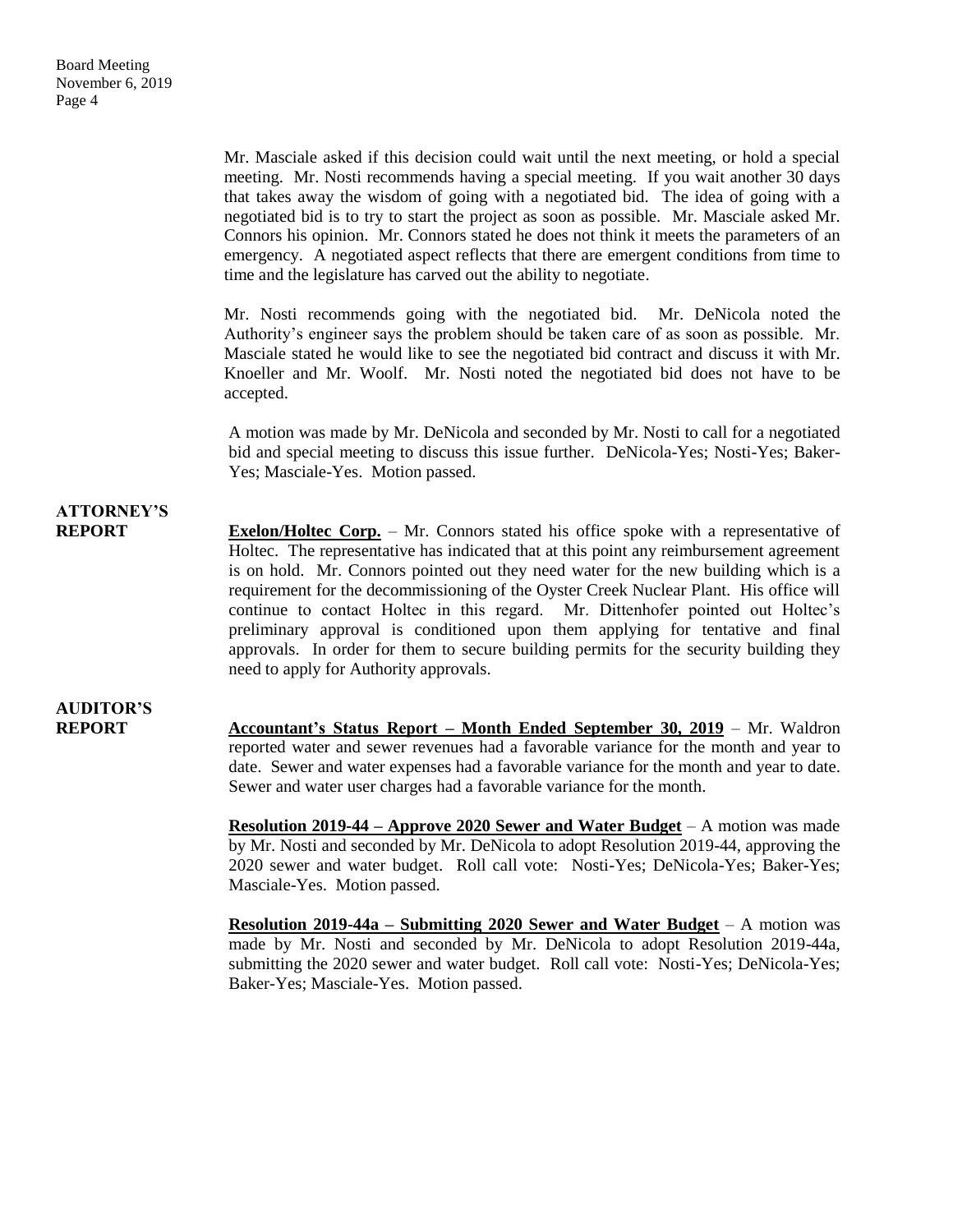Board Meeting November 6, 2019 Page 5

#### **CORRESPONDENCE**

**Mr. & Mrs. Cooke, Colgate Avenue** – Requesting relief of utility bill, due to sprinkler system leak. Since the water from the leak did not go into the sewer system, a motion was made by Mr. Nosti and seconded by Mr. Baker to grant a one-time credit adjustment on the sewer charges in the amount of \$344.80 (43,000 gallons). Roll call vote: Nosti-Yes; Baker-Yes; DeNicola-Yes; Masciale-Yes. Motion passed.

**Stephen Maschefzky (tenant: Scott), Barnacle Rd.** – Requesting relief of utility bill, due to hose bib being left on. Since the water from the leak did not go into the sewer system, a motion was made by Mr. Nosti and seconded by Mr. Baker to grant a credit adjustment on the sewer charges in the amount of \$726.72 (108,000 gallons). Roll call vote: Nosti-Yes; Baker-Yes; DeNicola-Yes; Masciale-Yes. Motion passed.

**Carolos Solis, Quail Ln.** – Requesting relief of utility bill, due to water line leak to kitchen. Since the water from the leak did not go into the sewer system, a motion was made by Mr. Nosti and seconded by Mr. DeNicola to grant a credit adjustment on the sewer charges in the amount of \$98.30 (19,000 gallons). Roll call vote: Nosti-Yes; DeNicola-Yes; Baker-Yes; Masciale-Yes. Motion passed.

**Margaret Wright, Frog Hollow Rd.** – Requesting relief of utility bill, due to defective hose bib. Since the water from the leak did not go into the sewer system, a motion was made by Mr. Nosti and seconded by Mr. Baker to grant a credit adjustment on the sewer charges in the amount of \$883.58 (134,000 gallons). Roll call vote: Nosti-Yes; Baker-Yes; DeNicola-Yes; Masciale-Yes. Motion passed.

**Robert Lerner, Brentwood Pl.** – Requesting relief of utility bill, due to ruptured garden hose. Since the water from the leak did not go into the sewer system, a motion was made by Mr. Nosti and seconded by Mr. DeNicola to grant a credit adjustment on the sewer charges in the amount of \$299.18 (56,000 gallons). Roll call vote: Nosti-Yes; DeNicola-Yes; Baker-Yes; Masciale-Yes. Motion passed.

**Barbara Smith, Haines St.** – Requesting relief of utility bill, due to leaking water bib. Since the water from the leak did not go into the sewer system, a motion was made by Mr. Nosti and seconded by Mr. DeNicola to grant a credit adjustment on the sewer charges in the amount of \$136.20 (46,000 gallons). Roll call vote: Nosti-Yes; DeNicola-Yes; Baker-Yes; Masciale-Yes. Motion passed.

**Walter Krzastek, Jersey City Ct.** – Requesting relief of utility bill, due to unexplained usage. Since there is no evidence to support the excessive usage, the Board was unable to adjust the account.

**Jarrod Verge, Fox Hollow Dr.** – Requesting payment plan to pay utility bill. A motion was made by Mr. Nosti and seconded by Mr. DeNicola to offer a payment plan to pay outstanding utility bill. Roll call vote: Nosti-Yes; DeNicola-Yes; Baker-Yes; Masciale-Yes. Motion passed.

**Filomena Jeklinski, Montauk Dr.** – Requesting relief of utility bill, due to broken pipe. Since the water from the leak did not go into the sewer system, a motion was made by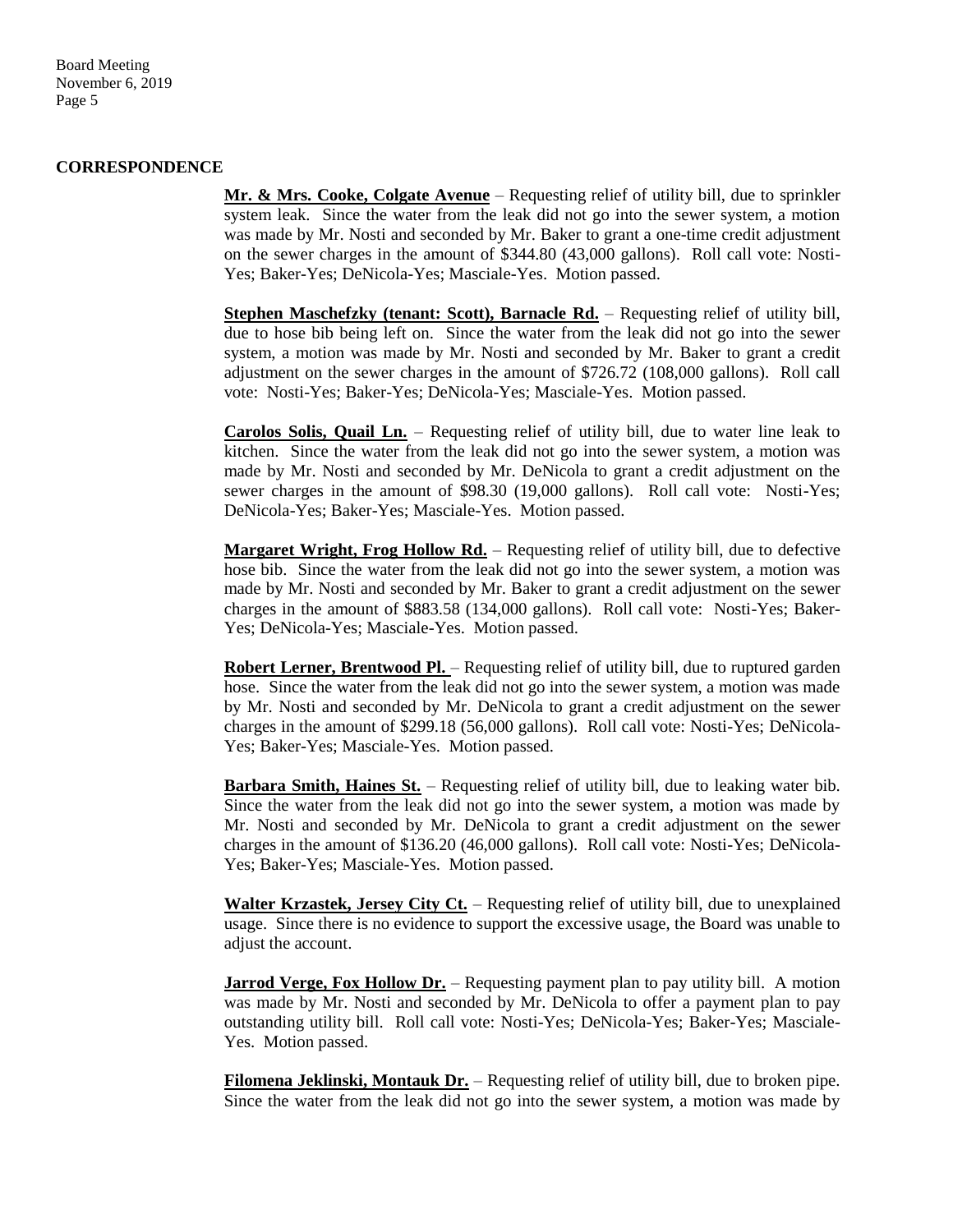Mr. DeNicola and seconded by Mr. Nosti to grant a credit adjustment on the sewer charges in the amount of \$94.92 (34,000 gallons). Roll call vote: DeNicola-Yes; Nosti-Yes; Baker-Yes; Masciale-Yes. Motion passed.

**Lucielle Seibert/Ceriello, Tufts Ct.** – Requesting relief of utility bill, due to leak in basement. Since the water from the leak did not go into the sewer system, a motion was made by Mr. Nosti and seconded by Mr. Baker to grant a credit adjustment on the sewer charges in the amount of \$325.82 (67,000 gallons). Roll call vote: Nosti-Yes; Baker-Yes; DeNicola-Yes; Masciale-Yes. Motion passed.

**Michael Hein, Oak Lane** – Requesting relief of utility bill, due to watering lawn without irrigation meter. A motion was made by Mr. Nosti and seconded by Mr. DeNicola to grant a one-time adjustment in the amount of \$113.40 (27,000 gallons). Roll call vote: Nosti-Yes; DeNicola-Yes; Baker-Yes; Masciale-Yes. Motion passed.

**Anthony Paukovitz, Sarwick Lane** – Requesting relief of utility bill, due to watering lawn without irrigation meter. A motion was made by Mr. DeNicola and seconded by Mr. Nosti to grant a one-time adjustment in the amount of \$72.10 (11,000 gallons). Roll call vote: Nosti-Yes; DeNicola-Yes; Baker-Yes; Masciale-Yes. Motion passed.

### **OLD**

**BUSINESS** There was no old business to discuss.

### **NEW**

**BUSINESS** There was no new business to discuss.

### **PUBLIC BUSINESS/**

**COMMENT** A township resident asked what the cause of receiving a corrected utility bill. Mrs. Kramer explained the computer system picked up a cycle 2 sewer read, which was the cause of having to correct the bills.

### **PAYMENT OF**

**VOUCHERS WHEREAS**, the members of the Lacey Municipal Utilities Authority carefully examined all vouchers presented for payment of claims;

> **NOW, THEREFORE, BE IT RESOLVED** by the Lacey Municipal Utilities Authority that:

> 1. Said vouchers in the sum of \$279,725.76 be and the same are hereby approved to be paid.

2. Said vouchers are listed on the attached computer check register.

A motion was made by Mr. Nosti and seconded by Mr. DeNicola to adopt the above Resolution. Roll call vote: Nosti-Yes; DeNicola-Yes; Baker-Yes; Masciale-Yes. Motion passed.